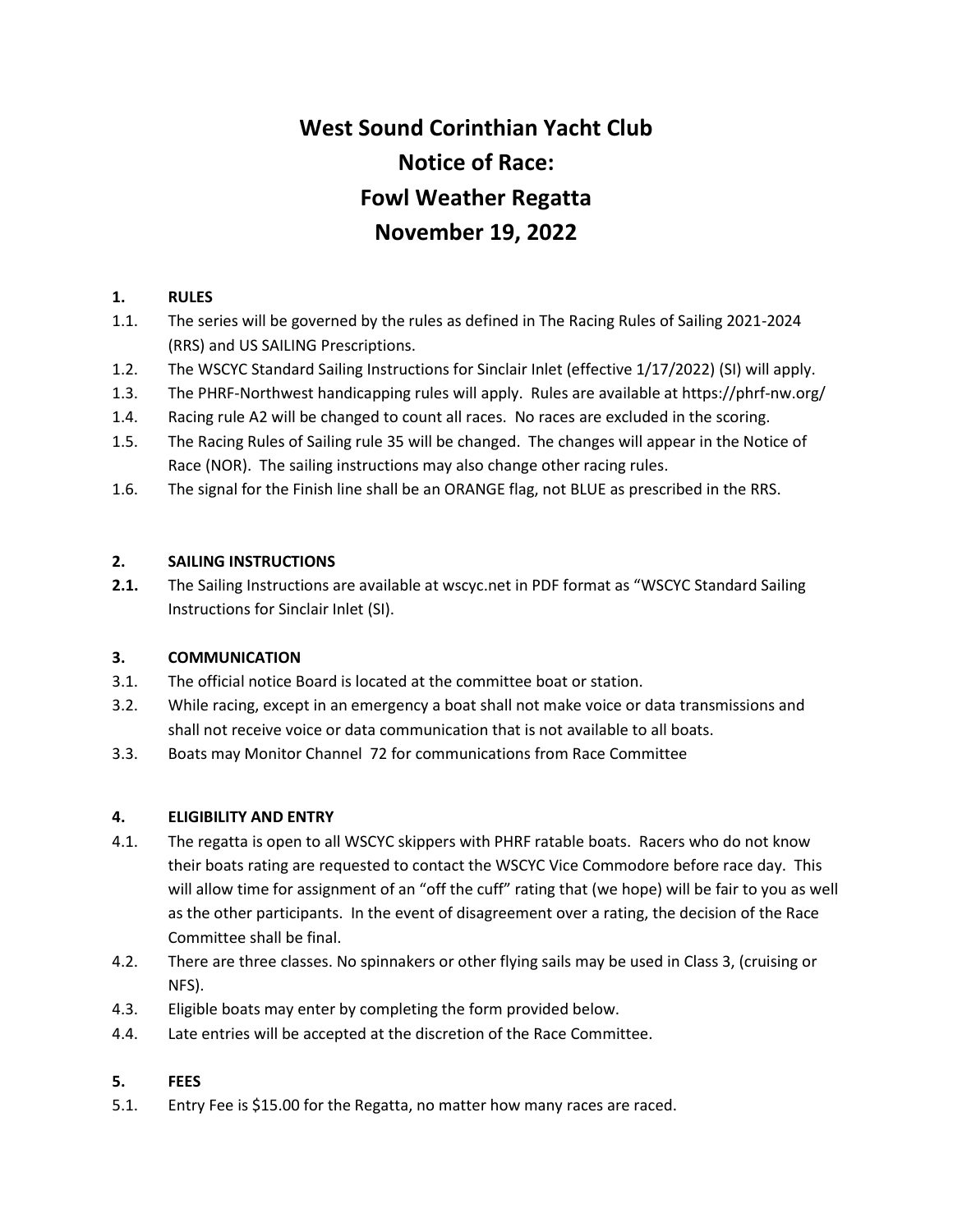# **6. SCHEDULE**

- 6.1. Registration: Boats may enter the event by registering online at wscyc.net prior to 8AM on November 20, 2022
- 6.2. Date of racing: Saturday, November 20, 2022 from 8:30 to 9:30 a.m.
- 6.3. There will be one start for each race of the regatta. (All classes start together).
- 6.4. Number of races: Three (3). A minimum of one (1) completed race constitutes a regatta.
- 6.5. The scheduled time of the first warning signal for the race is 9:55 a.m. The warning signal for the race following shall be at least 10 minutes after the last boat finishes or the expiration of the time limit. No races will be started after 2:30 PM.

### **7. EQUIPMENT INSPECTION**

7.1. Each boat shall have a valid PHRF-NW rating certificate or shall obtain an "off the cuff" rating as described in NOR rule 4.1.

### **8. VENUE**

- 8.1. The race will be held in Sinclair inlet and Port Orchard. The start is adjacent to the Port Orchard Marina breakwater.
- 8.2. The SI shows the location of the racing areas.

#### **9. THE COURSES**

9.1. The courses are given in the SI. Lengths of courses range from 2.88 to 7.74 NM.

#### **10. SCORING**

- 10.1. There are no excluded races.
- 10.2. Points are awarded as defined in the Standard Sailing Instructions for Sinclair Inlet Races.
- 10.3. One race is required to be competed to constitute the series.

#### **11. TIME LIMIT**

11.1. The time limit for the first boat to finish each race will be 1-1/2 hours. Boats failing to finish within 2 hours will be scored Did Not Finish (DNF) without a hearing.

#### **12. RISK STATEMENT**

**12.1.** RRS 3 states: "The responsibility for a boat's decision to participate in a race or to continue to race is hers alone." By participating in this event each competitor agrees and acknowledges that sailing is a potentially dangerous activity with inherent risks. These risks include strong winds and rough seas, sudden changes in weather, failure of equipment, boat handling errors, poor seamanship by other boats, loss of balance on an unstable platform and fatigue resulting in increased risk of injury. **Inherent in the sport of sailing is the risk of permanent, catastrophic injury or death by drowing, trauma, hypothermia or other causes.** The organizing authority will not accept any liability for material damage or personal injury or death sustained in conjunction with or prior to, during or after the race.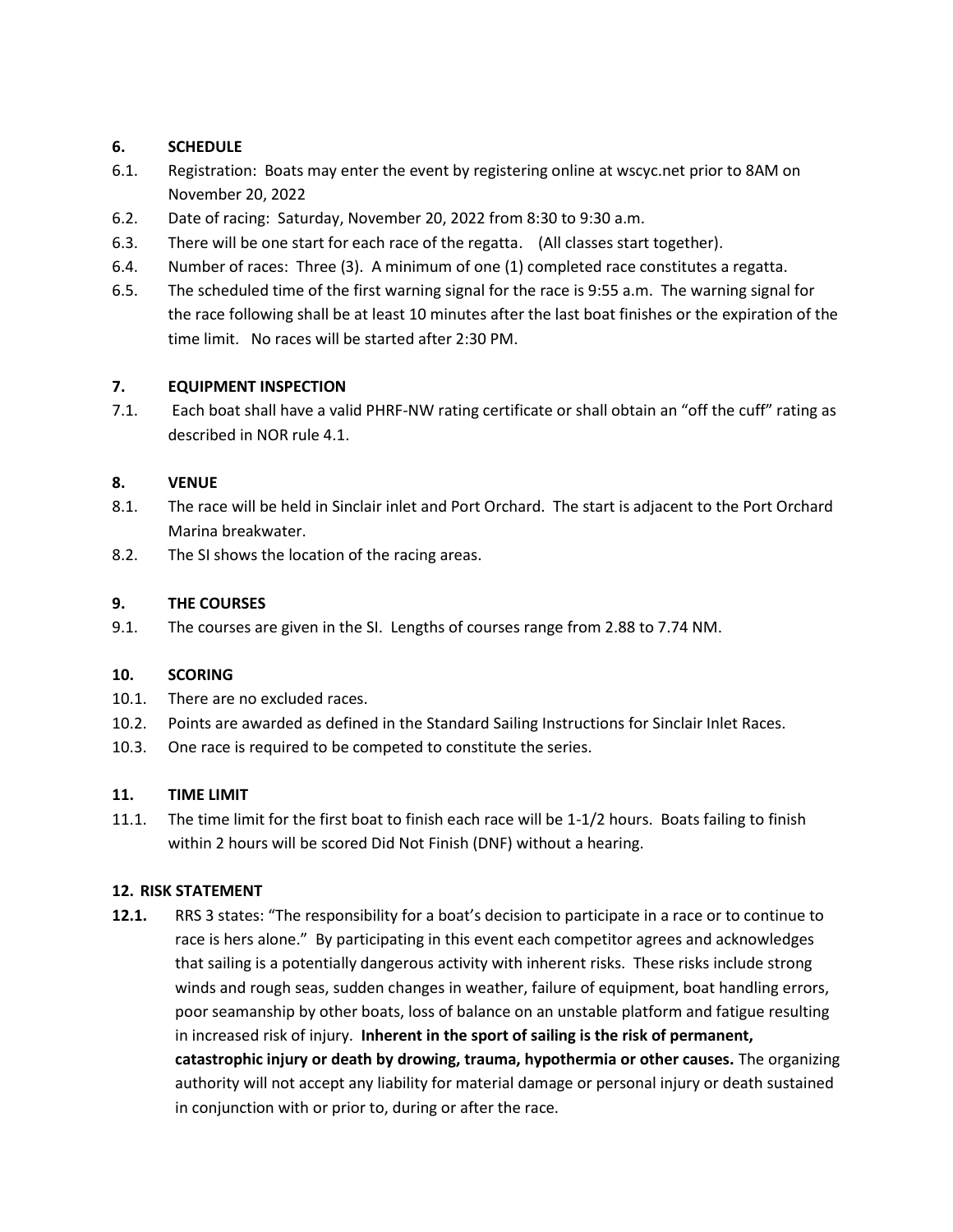### **13. INSURANCE**

13.1. Each participating boat shall be insured with valid third-party liability insurance.

### **14. PRIZES**

- 14.1. Prizes will be awarded up to the third place for each division based on the number of entries. The number of prizes is determined by dividing the number of entries by 2 and rounding down. For example, if there are 5 entries in a division there will be a prize for first and second place.
- 14.2. The winner of the regatta will be awarded the "Fowl Weather Turkey".